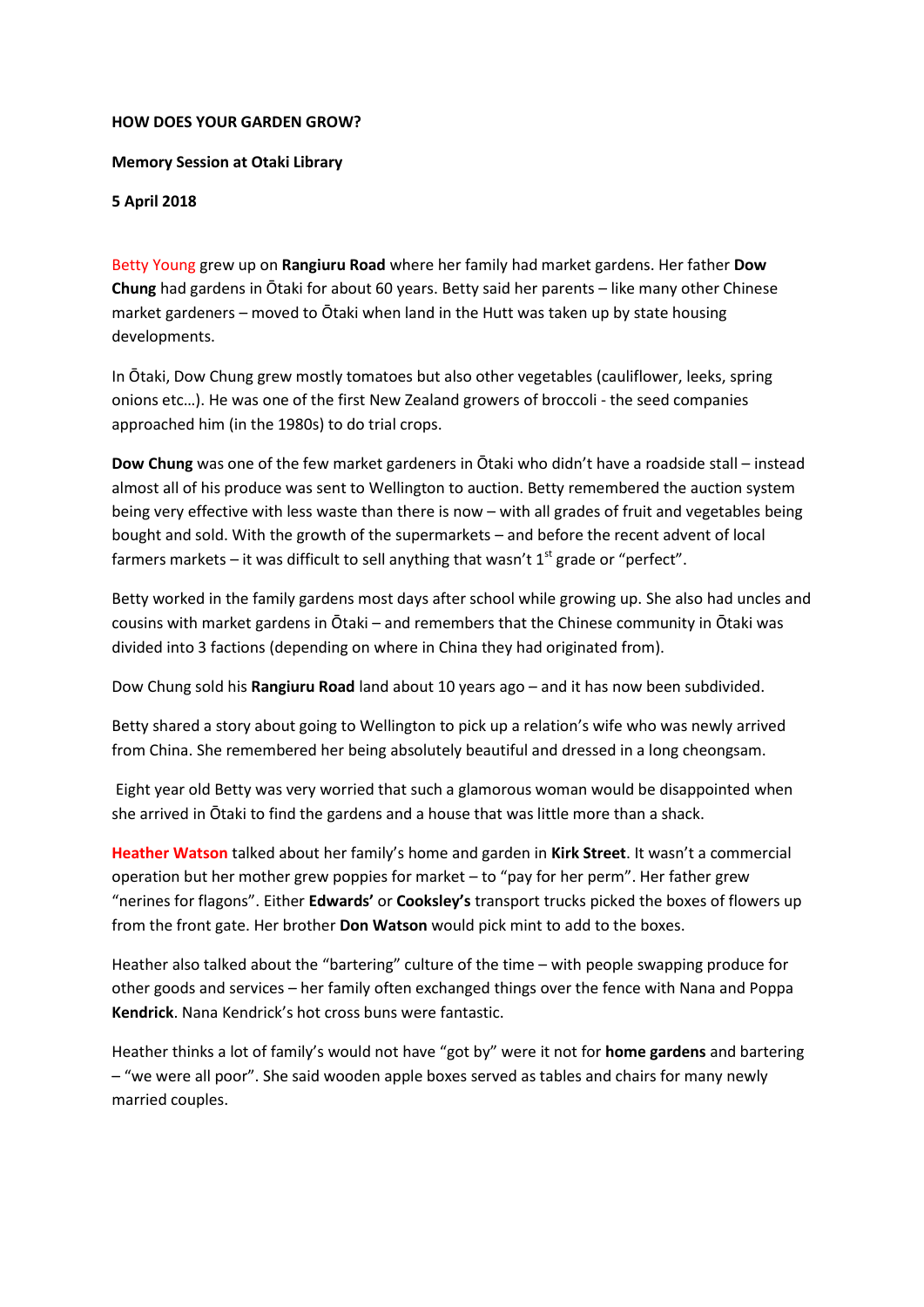Heather mentioned that the women at **Tainui Marae** were well-known for growing *violets*. And that Chinese gardeners – particularly **Jack Young** – were known to donate vegetables when there was a tangi.

Before **Atmore Ave** was developed the area was taken up by market gardens which were leased by the **Moy** family – who later moved to the **Main Highway**.

As a young man, Heather's brother **Don Watson** worked for **Jim McCormack** at **Cherry Gardens (now Watson's Gardens)** in **Bell Street.** Don married **Pat Enoka** in 1966 and took over the business in the late 1960s. He is currently compiling a book about his life – and also working on a list of growers that he supplied seed to.

**Ian Carson** grew up in **Te Manuao Road**. His parents (**Bill and Mae**) bought land there in 1952 when there were only a handful of houses. Some of the Te Manuao Road families and growers he recalled from the 1950s-70s included: **Whetren, Morgan, Mudge, Chittick, Stewart**.

Ian emphasised how very involved the women were in operations – and how market gardening was very much a family affair. He remembers *"long hot summers…pruning, wiring, staking"*. He thinks he and his siblings didn't have to send as much time in the gardens as their Chinese counterparts did – but it was still a lot of hard work. Saturday mornings were always spent in the gardens.

Ian's father worked their few acres on Te Manuao Road – but at times had different short-term leases in **Ōtaki and Te Horo**. Their main crop was tomatoes. In the 1970 the Carsons grew zucchinis which were "a new thing". Ian mentioned how weather-dependant crops were. The Carson's grew the majority of their vegetables under glass – but one particularly bad hailstorm left all the glasshouses and crops badly damaged.

Most of the Carson produce was sent to either **Palmerston North or Wellington** – following the best prices. Ōtaki growers always followed the prices closely – with auctioneers sending telegrams with the most up-to-date prices offered.

Growers would also congregate at the **Railway Station** to load their produce and compare prices before deciding where to send their goods. The **TAB** and **pubs** were further meeting points for the local growers - with a lot of time spent discussing prices.

During meetings at the **Ōtaki Maori Racecourse** there would be a steady "stream of traffic" down **Te Manuao** and **Freemans Road** – so the Carson's roadside stall was ideally situated.

At one stage, Ian's father had a garden on leased land on the corner of **Mill and Anzac Road** (where the **Rahui Rugby Club** noticeboard is now). He remembers that this piece of land had no fences so became something of "a community garden" with people often helping themselves.

Ian also mentioned the **water tower** at the **Railway Station**. It had a big canvas hose – and when the circus came to town the elephants would drink from it.

When Ian left home in 1971 he moved to **Wellington** and worked for **Turners and Growers**.

**Meagan Roach** remembers spending a lot of time with her mother at the **Bertlesen & Sons** gardens in Dunstan St from the time she was a toddler. Her uncle was a son-in-law of **Vic Bertlesen**. A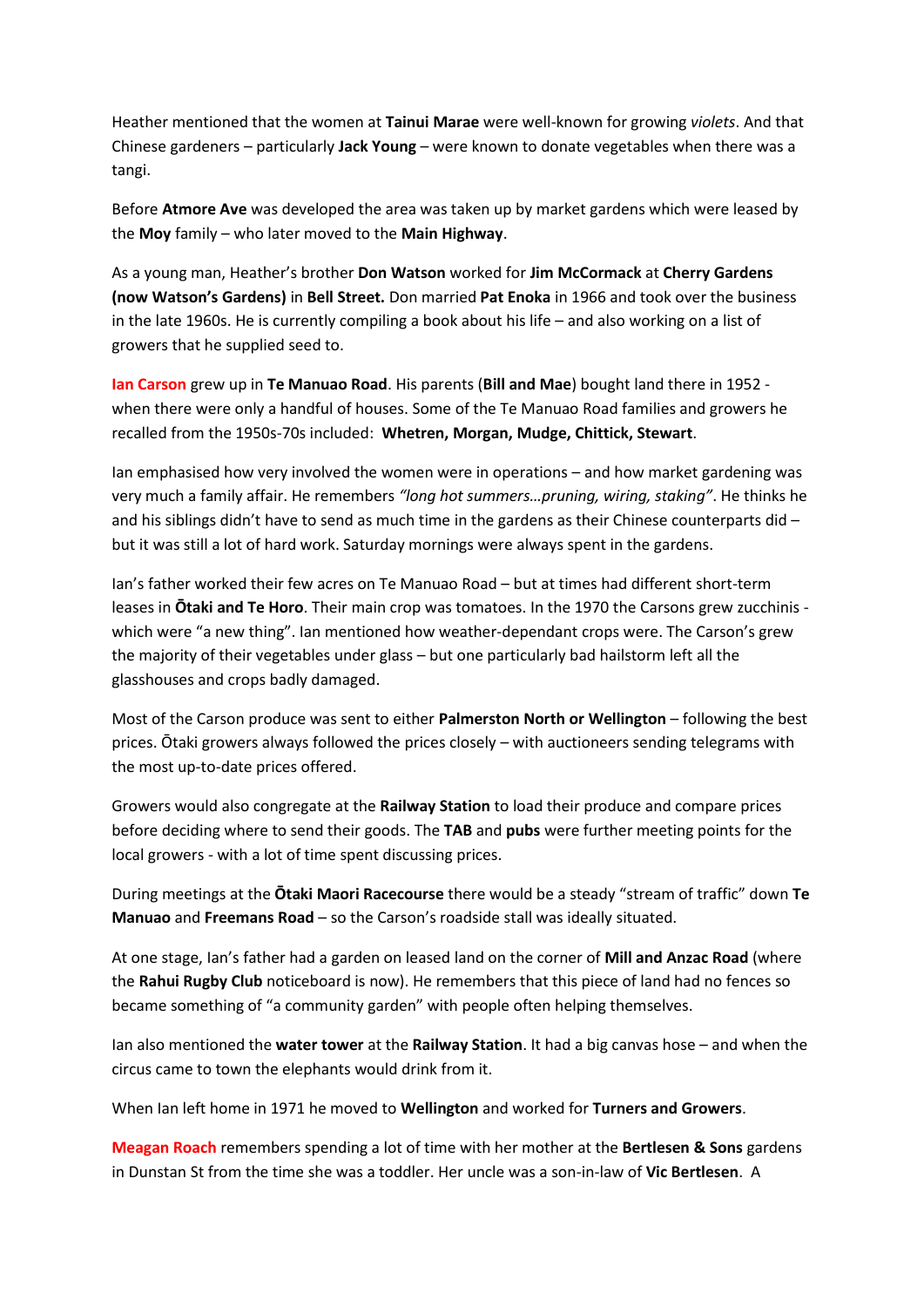particularly strong memory is of big tomato fights. During the day workers would set aside rotten tomatoes to throw at each other when work finished.

**Kaye Carkeek** (nee Warwick) married at 18 and moved with her husband **Tana Carkeek** to a new house in **Freemans Road**. At that time there were no roads leading off Freemans Road – it was an unbroken stretch between **Te Manuao and Rahui Roads** with paddocks and market gardens all around.

Two Italian families the **Barones** and the **Speranza's** had gardens on Freemans Road – in the area which is now the **Ludlum Way** and **Speranza Ave** subdivisions . Kaye recalls that Ōtaki's Italian families would meet up on a Sunday to "play Italian bowls and drink grappa".

Kaye worked for **Alec Morgan** packing tomatoes in his sheds **Te Manuao Road**. She also worked in his gardens at **Manakau.**

**Nan Heginbotham** stayed with her grandparents during holidays – and her Wellington friends would always ask her to bring some famous Ōtaki flowers home for them.

**Nan's** grandparent's villa (and "couple of acres") was the first on the corner of **Lemon and Kirk Streets**. After World War Two they sold off some the surrounding land. A man named **Noel** grew violets there. And an Italian man named **Peter** grew pumpkins across the road. He had a secret recipe for turning pumpkins into whiskey.

Nan recalled that there were Chinese market gardens all along Kirk Street when she was younger. **Peter Kim** and his parent's had large gardens (in the area of the present-day **Patterson Court**).

Nan also remembered a **Mr Duncan** who had gardens and poultry at Ōtaki Beach.

**Jan Harris** recalled that when she was growing up in Wellington flower-sellers were common on the city streets. Their catch-cry was *"Lovely Ōtaki violets…Lovely Ōtaki pinks*". **Ōtaki violets** were renowned for their size and beautiful perfume.

**Christabelle** lives in the old **Harvey** house on **Rangiuru Road** across from the **Telegraph Hotel**. She said the land is "22ft mud silt" and everything grows rampant – *"The feijoa is a hazard to aircraft".* She is always finding horseshoes in the garden – a reminder from the old days when the **Ōtaki Automotive Services** garage across the road was the **Telegraph Hotel stables**.

**Glennis Balloch** recalled going with her mother to the **Palmerston North** markets in about 1955. Her mother bid fiercely against the Chinese buyers to take home boxes of vegetables to make her chutneys and sauces.

**Joey Te Wiata** spent years working in Ōtaki's market gardens – which taught him a lot about selfsufficiency. He said he was very grateful to the Chinese market gardeners who hired so many locals when times were tough.

Joey recalled that lots of kids worked for **Daisy Kwan** on **Mill Road** to earn some money for sweets or to go to the movies. She was very old but "*she'd kill those kids with work. They couldn't keep up…she was dynamite*".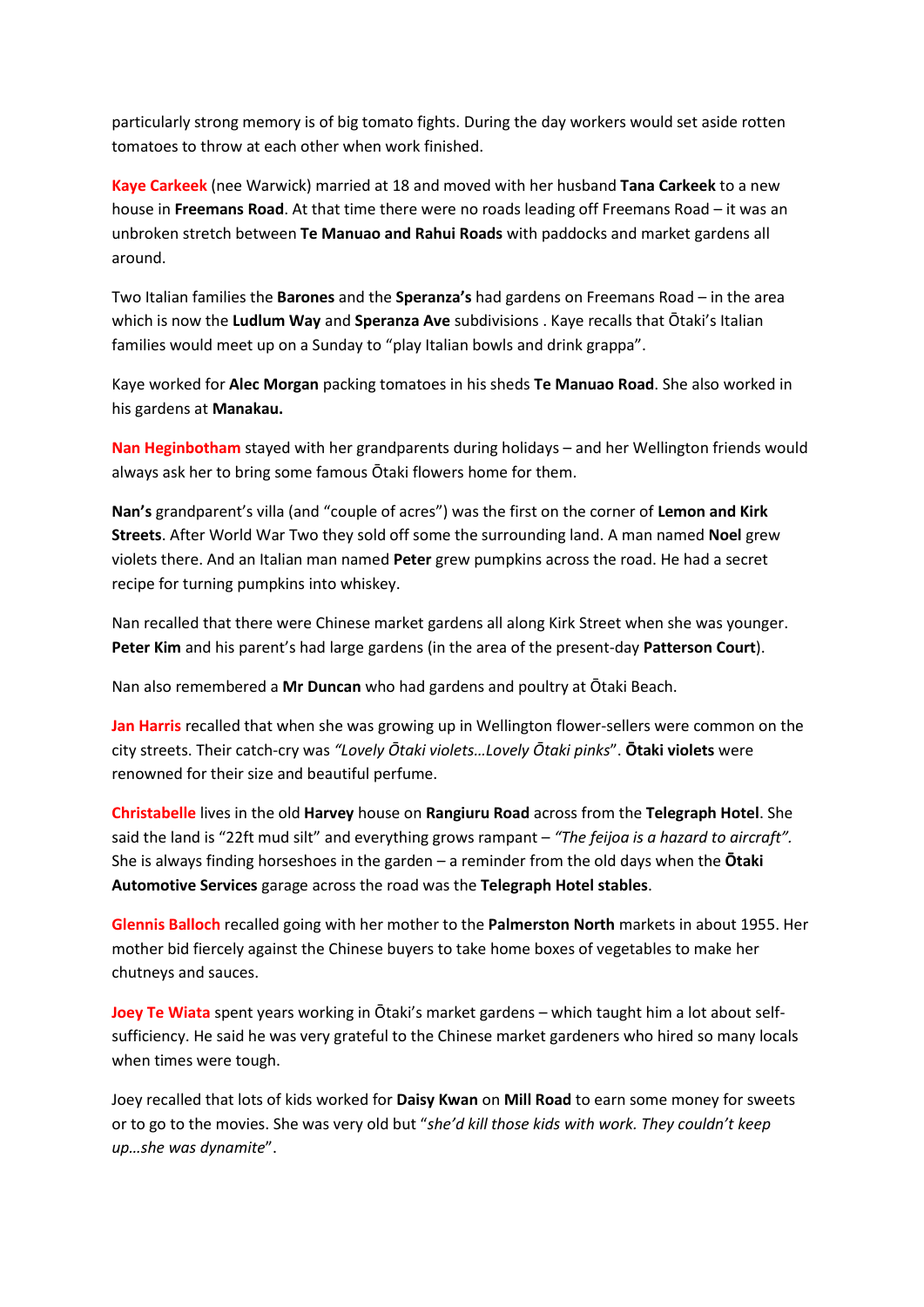Joey attended the convent school (**St Peter Chanel**) until Form 2 - then went to work for **Jimmy Gow**.

Joey and his father also worked (with **Booboo Raika**) for **Vic Bertlesen.** Work included pruning, picking and loading the trucks. On occasion, he recalls them loading trucks for Wellington where the produce would be transferred to "flying boats" bound for the **Chatham Islands**.

At Bertlesen's, Joey leant the best way to remove the greenish powder you get over your hands and arms when you pick tomatoes. The trick is to squash a green tomato and use it to clean off the powder.

Other growers Joey and his whanau worked for included **Brian Meyer**, the **Ferretti** family, **Harry Branch** and the **Dal Din** family. A lot of this work was in and around **Bennetts Road**.

He also worked for the **Wang Young** in **Rangiuru Road**. And recalled a time when truckloads of workers from Ōtaki would head out to gardens around the district. Joey worked for **Wang Young** with **Hongi Edwards** (who was the "head man"), **Francie Nicholls** and **Sawa** (?). They'd travel by truck to work in his gardens at **Rangiuru, Ōhau** and even **Levin**.

Noel McBeth worked for **Coastal Freighters** for many years. During the 1970s, he'd pick up fruit and produce from growers 3-4 a week. He can remember gardens on "every street". Some of those he recalled from **Rangiuru Road** area included **Les Young** (who had huge gardens), **You Yee Chung** and **Dow Chung**, Mr **Tilbury** who grew daffodils, the **Manz** family and **Bernie Housiaux** (who lived opposite **Hema Hakarai**a). He also named the **Duncan family** who grew radishes and tomatoes on **Ngaio** Street (now **Duncan Way**), Mr **Bellina** who lived and had packing sheds on **Bell Street** (but had gardens next to **Ōtaki College**), **Jim Gow** on **Convent Road**, **Tse Lun** and his wife who grew (the best) spring onions on the corner of **Dunstan Street** and **Waerenga Road,** the **Branch** garden**s** on **Waerenga Road** and the **Dal Dins** who had gardens alongside the **Morgans** on **Waerenga Road.**

While tomatoes were the mainstay of Otāki's market gardens – flower growing was also big. In particular Noel mentioned **Chrysanthemums**.

Noel's mother **Dorie McBeth** was a member of the Morgan family who were heavily involved in market gardening. A further "claim to fame" was that the Morgan men had helped to build **Rahui Road**.

The original Morgan family homestead (Noel's grandparents) was the house on **Waerenga Road** which has lately been bought and used by **New World** as a car park for staff.

Noel remembered that some of the Chinese market gardeners would use "delay tactics" with him when he went to get their produce to take to the Wellington markets. This was because the last items on the truck were the first off, which meant they were auctioned first and so got the better prices. Noel recited the Ōtaki-famous adage: *Last on, First off, Best price.*

**Linda Ludlow** (nee Morgan) is the daughter **of Elsie and Lloyd Morgan** (and a cousin of Noel).

When Linda was born her parents were working for **Stanley Grant** at **Kaingaraki** – he grew tomatoes and flowers. **Elsie and Lloyd Morgan** later moved to a place above **Harold Taylor's** shop on **Arthur**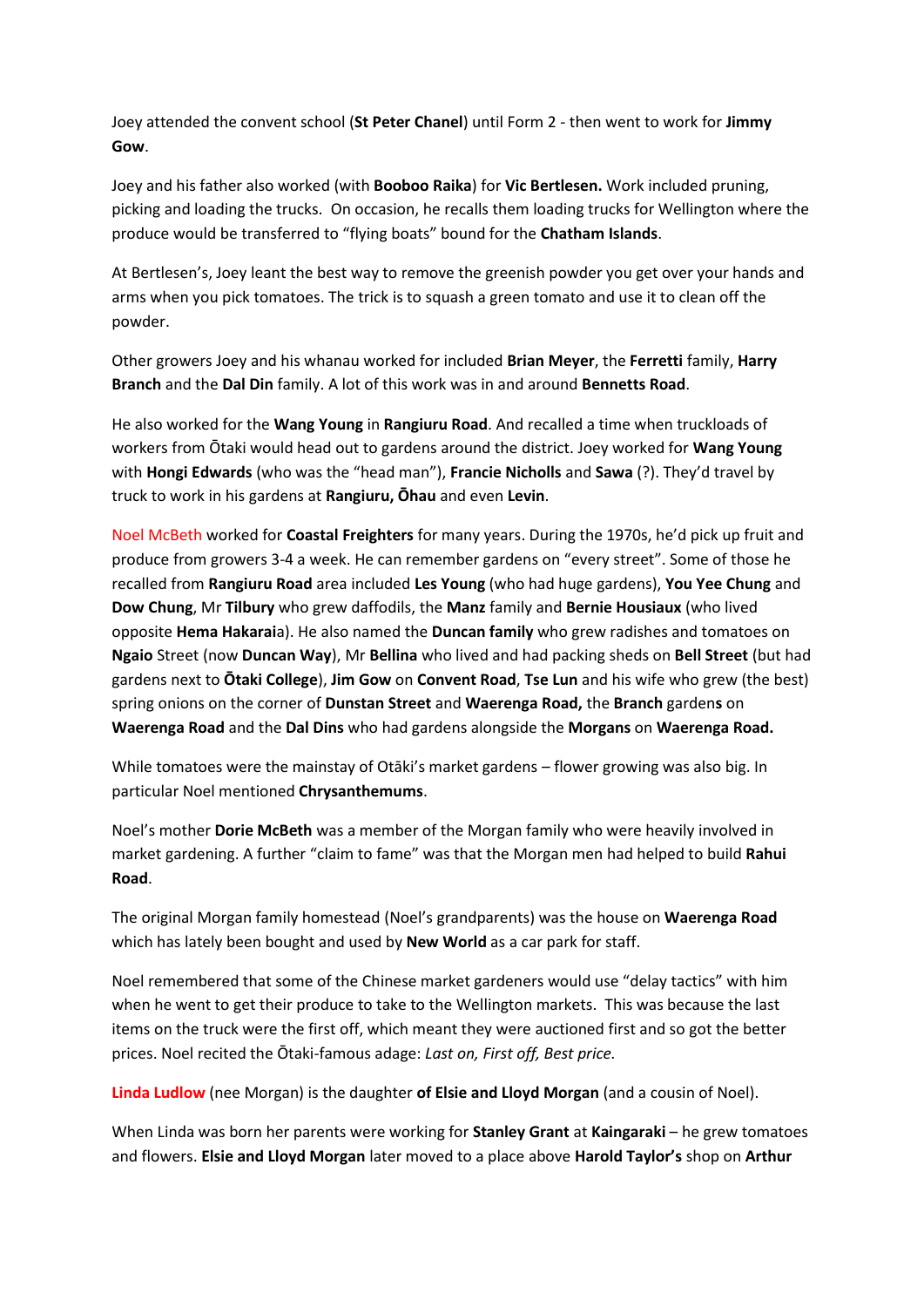**Street**. They had gardens nearby on the site of the present day "**Railway Shops**" (north end) around about where the **Bendon Shop** is now on the **Main Highway**.

The family later moved to **Te Roto Road** where they grew tomatoes on 3 acres. **Cork Roach** plowed their gardens in his tractor. Her mother also grew **chrysanthemums** on quite a large scale.

Linda said that most of their produce went by train to Wellington - but her mother was keen to send her flowers to Auckland where prices were higher. The north-bound train didn't stop at Otaki, so Elsie asked the railway porters **Reg Wylie** and **Jacko Giddens** if they could arrange for the train to slow down. They managed to get the flowers aboard and they went to the Auckland markets where they sold for £1 for twelve stems. Soon the trains were stopping and Elsie's business was booming.

Linda remembers that race days were "magic" - with lots of traffic. Linda's brother would be posted at the stall to sell produce to the race-goers who would travel along **Rahui** and **Te Roto Roads**.

Linda also shared a story about a man knocking on the family's door one night looking more than a little drunk. Her mother gave him a bed for the night and her father dropped him off somewhere the next morning. They later found out he was **Sir Harvey Turner** of **Turners and Growers**.

Apparently from that point on her mother's flowers were given priority at the markets (staff were told to look out for her name). And when they visited Auckland Sir Harvey would send a car to pick them up.

Linda's mother **Elsie Morgan** later inherited 3 ½ acres on **Waerenga Road**. She became famous in Ōtaki for beautiful home garden – and especially her teapot tree.

Linda also recalled a story about **Mr Young Fung**, who had gardens on **Rahui Road**. He apparently had his gold teeth removed to pay for a wife to be sent from China. She arrived in Ōtaki by train and according to local legend was weighed at the station to make sure he'd got his money's worth.

Elsie Morgan was friends with **Mrs Young Fun**. When Mr Young Fung died in 1965, Elsie was given four pennies wrapped in a white handkerchief. These have been gifted to Ōtaki Museum.

Linda recalled a **Mr Buxton** who her mother worked for as a young woman – he had previously been head gardener at the Christchurch Botanical Gardens. Elsie picked flowers for Mr Buxton alongside her relations **Maisie Branch** and **Dorrie Mcbeth**.

Some other points raised:

 **Commercial Growers** in Ōtaki marketed the well-known **Ōtaki Tomatoes** brand which had its own brand stickers and logo.



Image provided by Heather Watson.